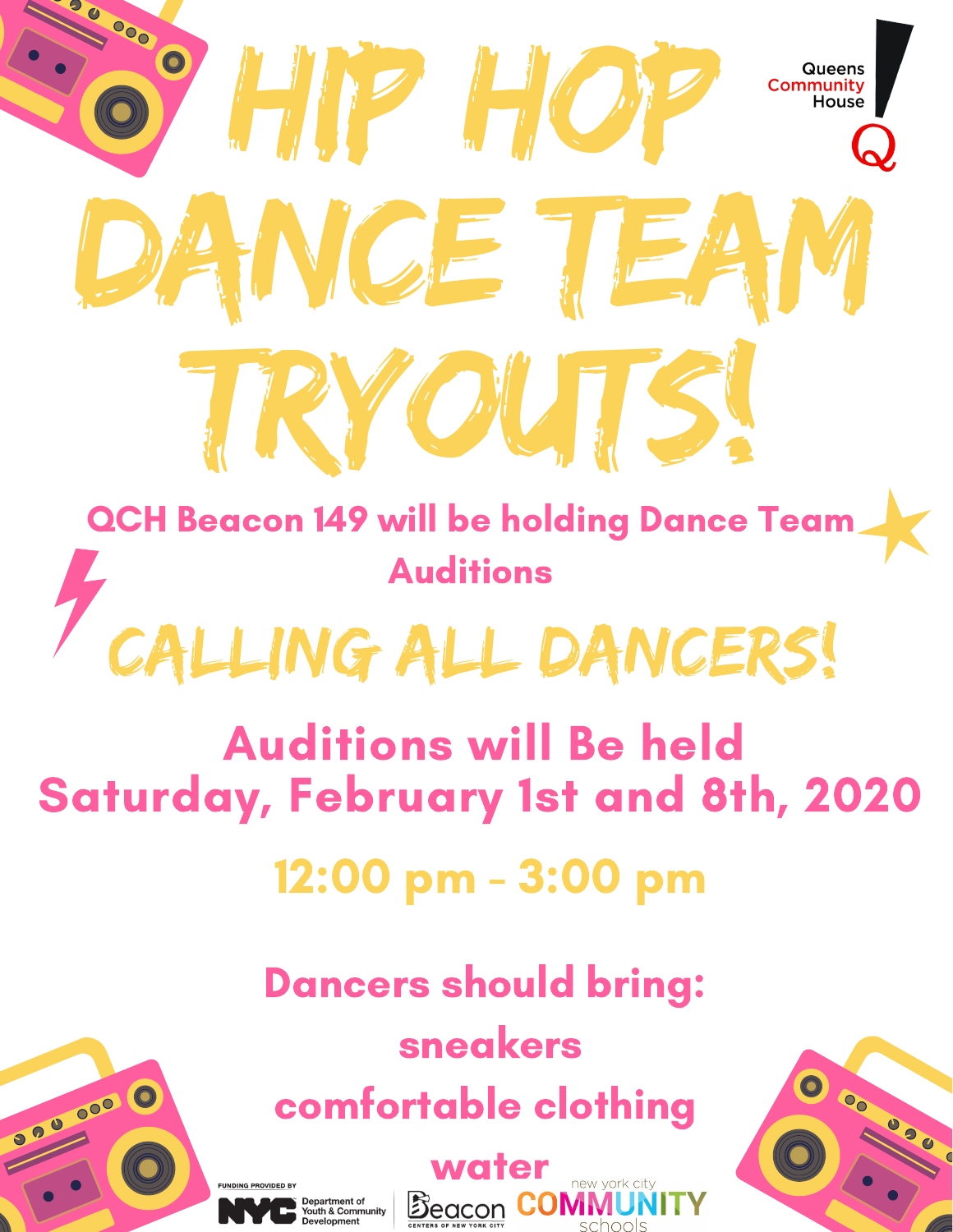

Looking for dancers between 5th and 8th grade who have hip hop experience or want to be more familiar with hip hop dancing

Dancers will be learning a hip hop routine on February 1st, and will audition with that routine on February 8th

### No experience necessary! Both girls and boys are welcome

For any questions feel free to call the Beacon office at 718-426-0888

or

Email

Dominique Fils-Aime: dfilsaime@qchnyc.org Silmady Sanchez: svsanchez@qchnyc.org



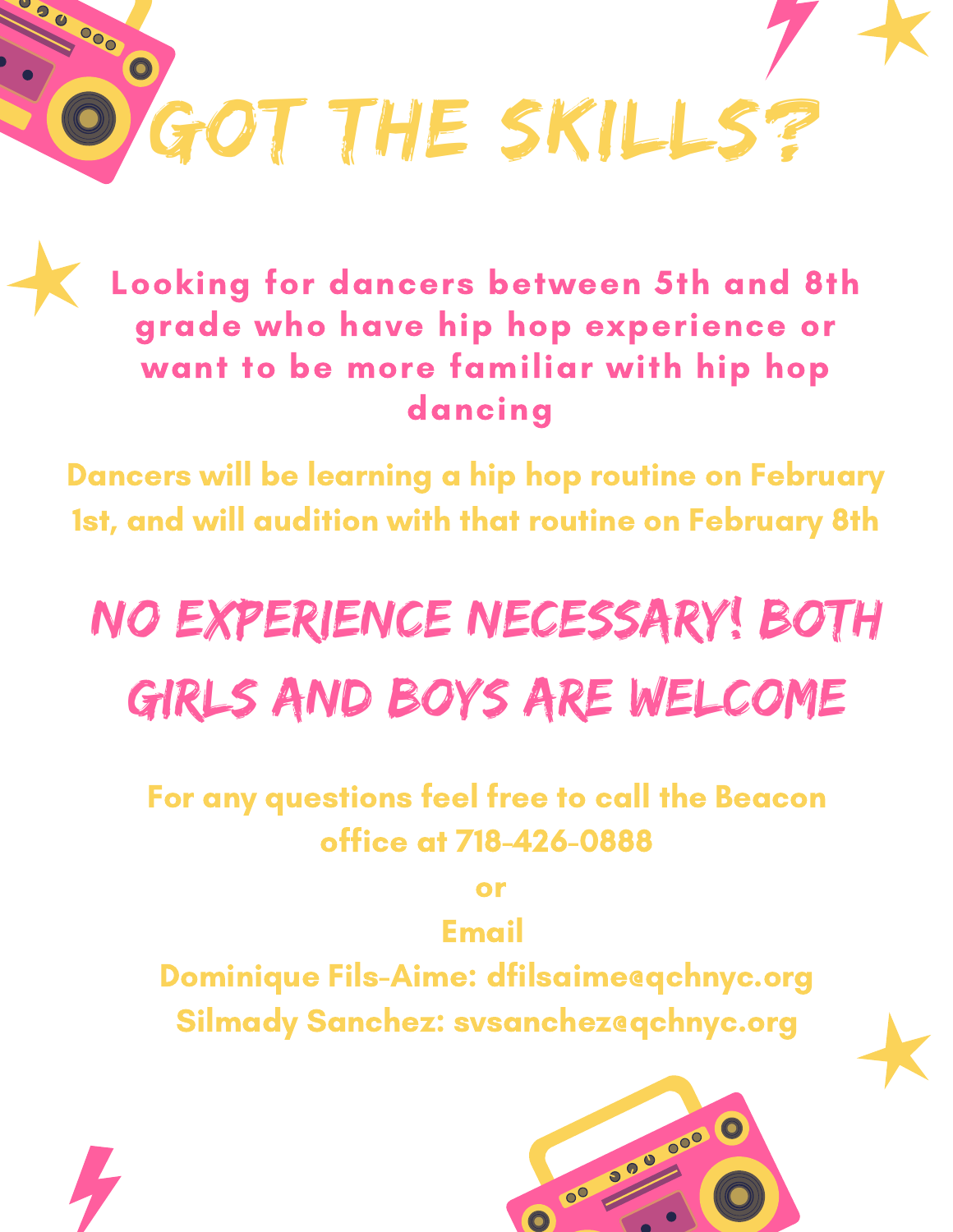#### 8 Queens **AUDICIONES** House del equipo de baile hip hop QCH Beacon 149 llevará a cabo audiciones de equipo de baile MANDO A TODOS LOS bailarines! Se realizarán audiciones Sábado 1 y 8 de febrero de 2020 12:00 pm - 3:00 pm Los bailarines deben traer: zapatillas ropa cómoda 320 000 agua**Beacon CO** Department of<br>Youth & Community